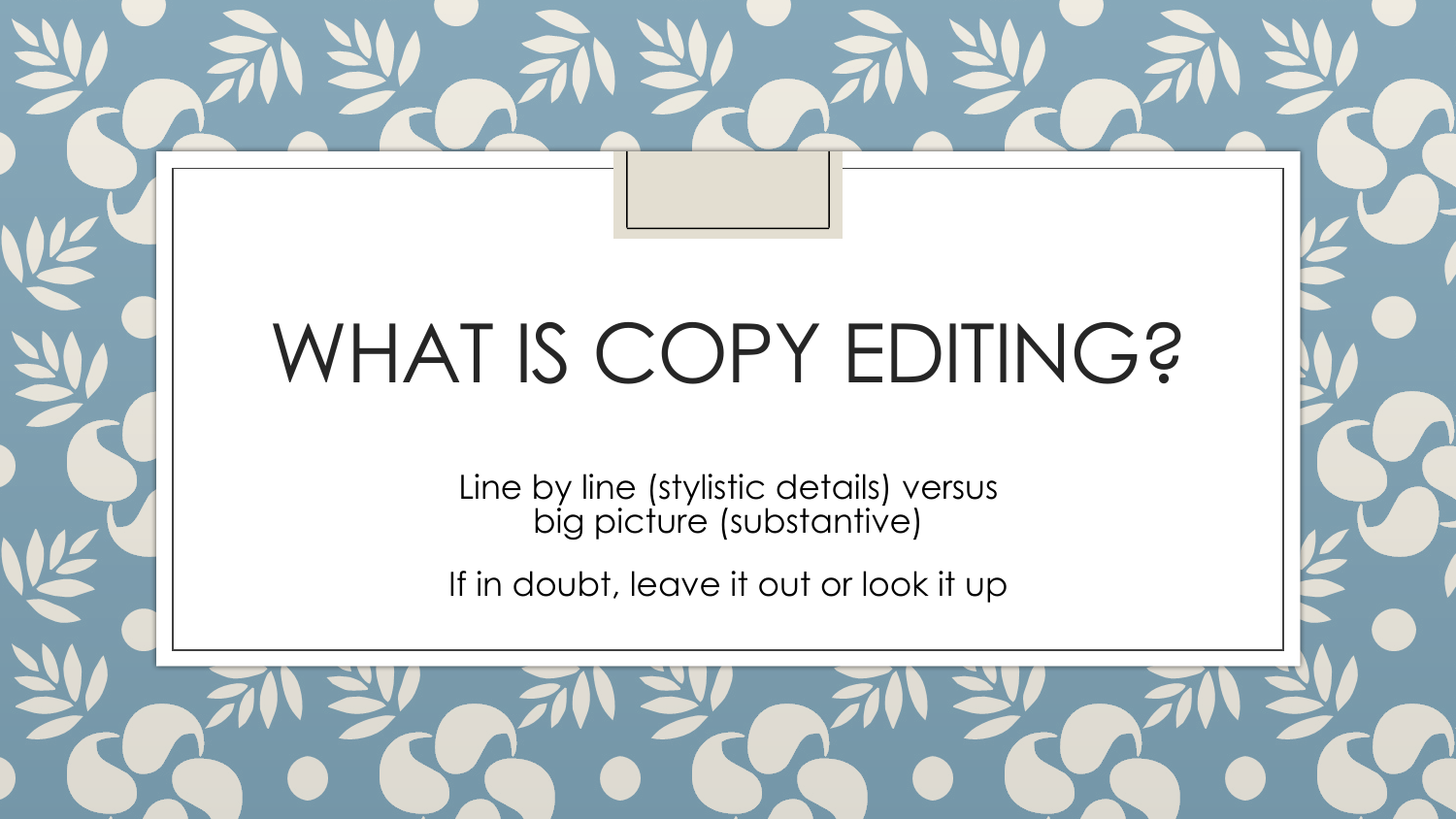#### **A matter of style**

- Why bother? **Consistency and clarity** are key.
- Most publications have a **style guide**.
- My favourites include: *Canadian Press Stylebook, CP Caps and Spelling* and *Chicago Manual of Style*. Familiarize yourself with these tools. Grammar and spell check programs can help, but aren't a fail safe and can miss things. You should know what to look for (or look up).
- These essential guides dictate: **writing style, spelling** (e.g. British versus American), **grammar**, **punctuation** (e.g. one space after a period; whether to use the Oxford/serial comma) and more!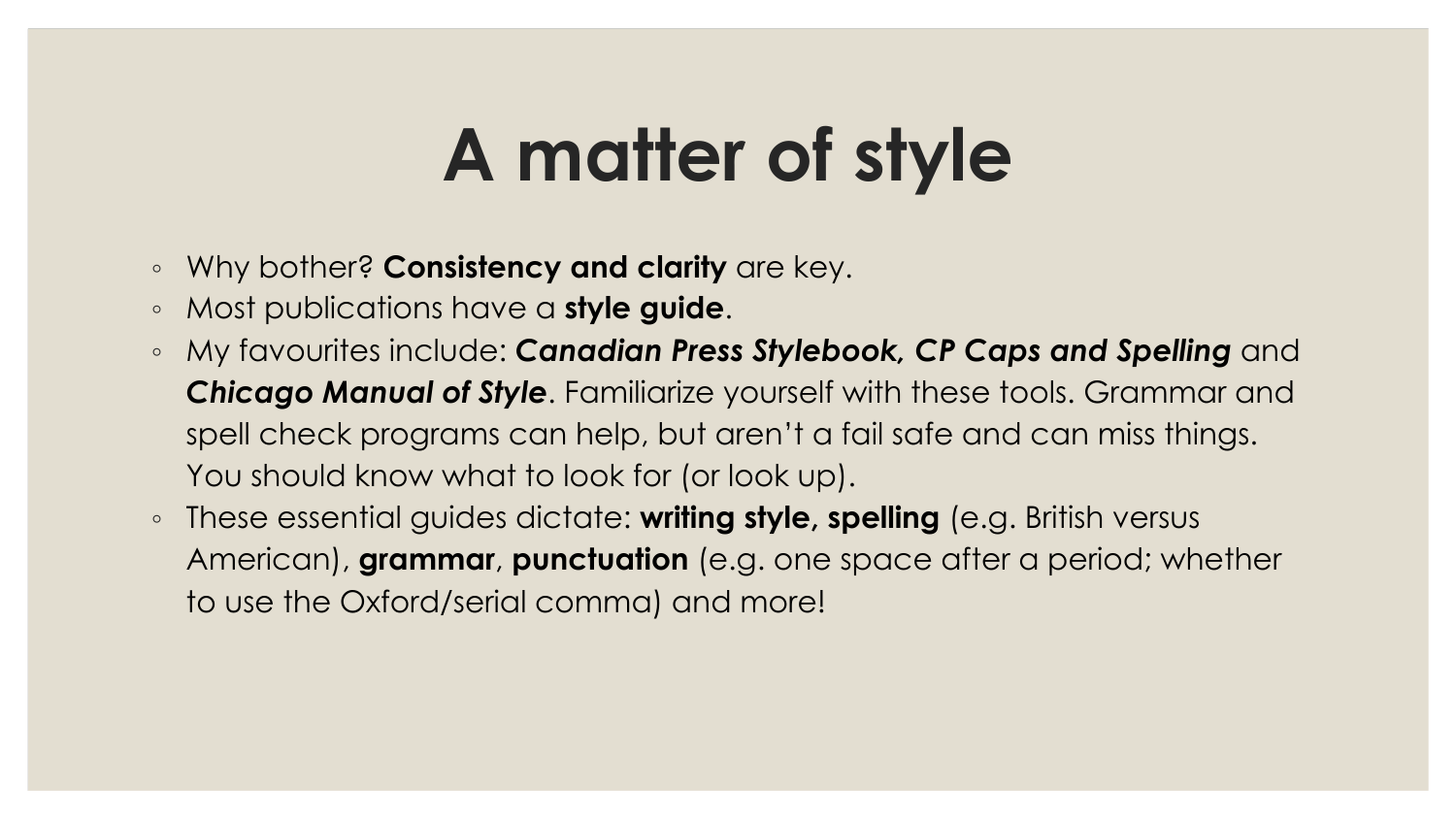### **Fact-checking**

- It's critical to **double-check facts**: names, titles, pronouns, numbers, date and time; any and all specific details need to be verified before being printed. **Include hyperlinks** in stories for ease of checking each source of information.
- **Ensure quotations are listed correctly** and with the right sources. These should add colour to the article to be worthy of inclusion.
- Printed and mistakes look unprofessional and erode reader trust.
- Your **credibility is at stake**. No one wants to get sued for **libel** (making false or malicious statements that harm, discredit or damage another person's reputation).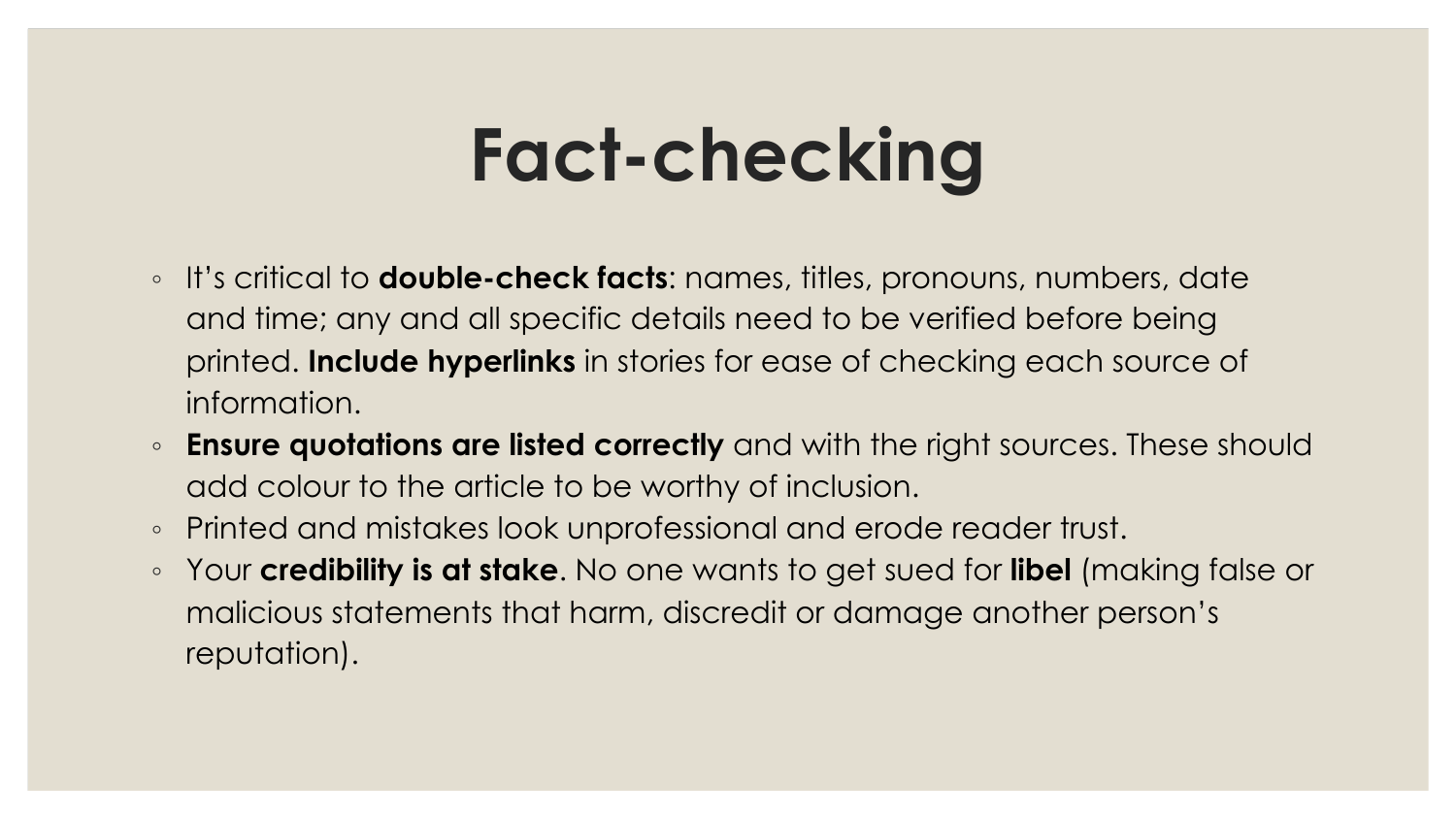#### **Other considerations**

- Embrace **different perspectives**.
- **Communities outside your own** be careful of language use and terminology. **Cultural sensitivity** – what is your perspective? Be specific and avoid stereotypes.
- **BIPOC** (Black, Indigenous and People of Colour) this term is not a catch-all substitute.
- **Indigenous groups** include nation and/or community names when possible to avoid generalizations.
- Ensure **correct pronouns** are used as gender identity.
- Writing about **mental health issues or trauma need special attention** to ensure sensitive presentation versus re-victimizing. Be sure and include **trigger warnings** when including this type of information.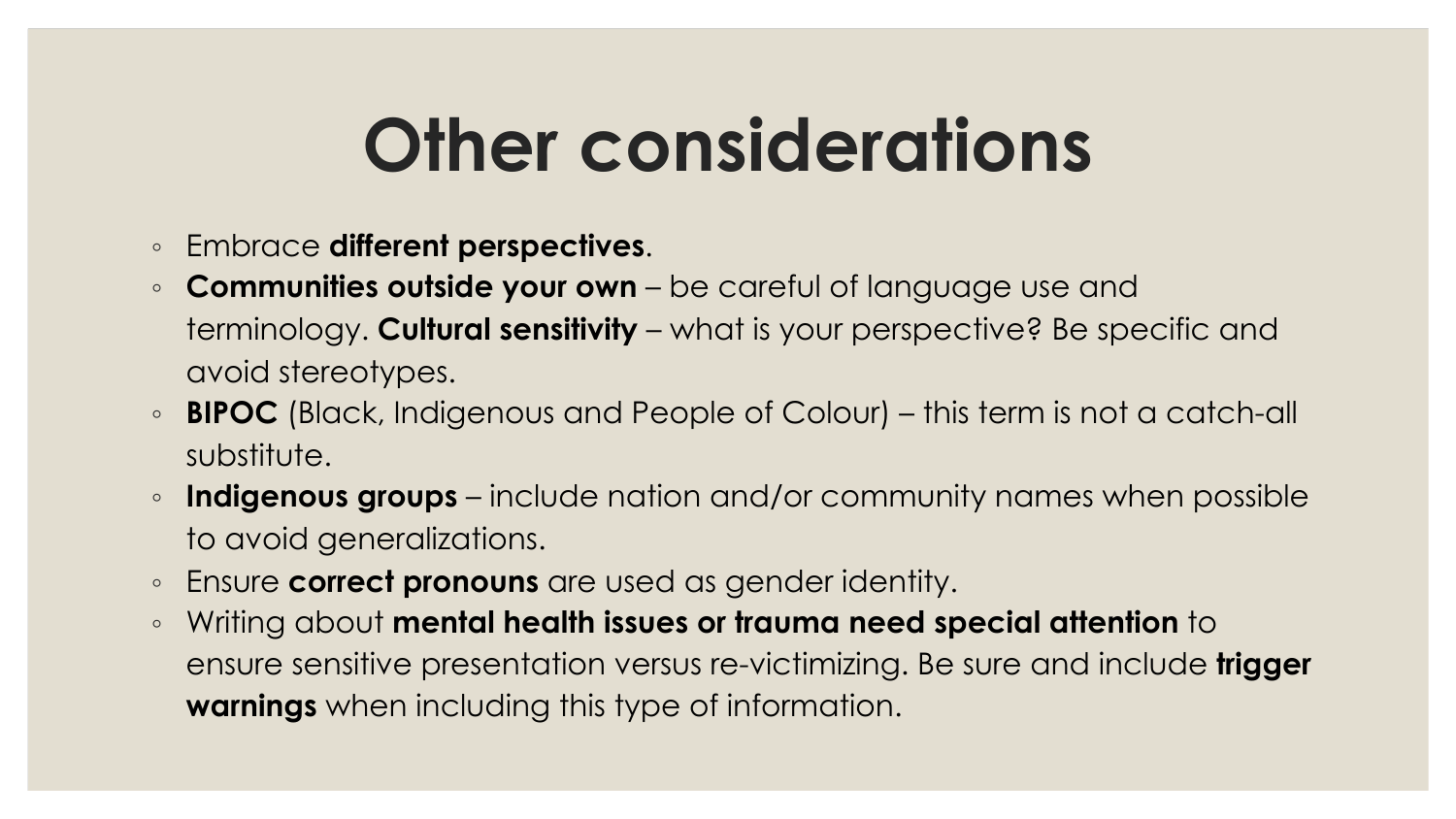## **Display copy**

- Headings, subheadings, photo captions and pull-quotes should engage and **entice a reader to read more**.
- Try to **summarize the story** into short attention-grabbing sentences.
- Use **word play, alliteration, strong action words** for effect.
- **Avoid repeating** words in headings and subheadings.
- Photo captions should **never state the obvious**, but offer new information or insight. Note: These are different from image descriptions for accessibility devices to read.
- Always **compare caption text to photos** to ensure they match.
- **Use key words** (important for SEO online).
- **Practice** makes perfect. This is a skill to master.